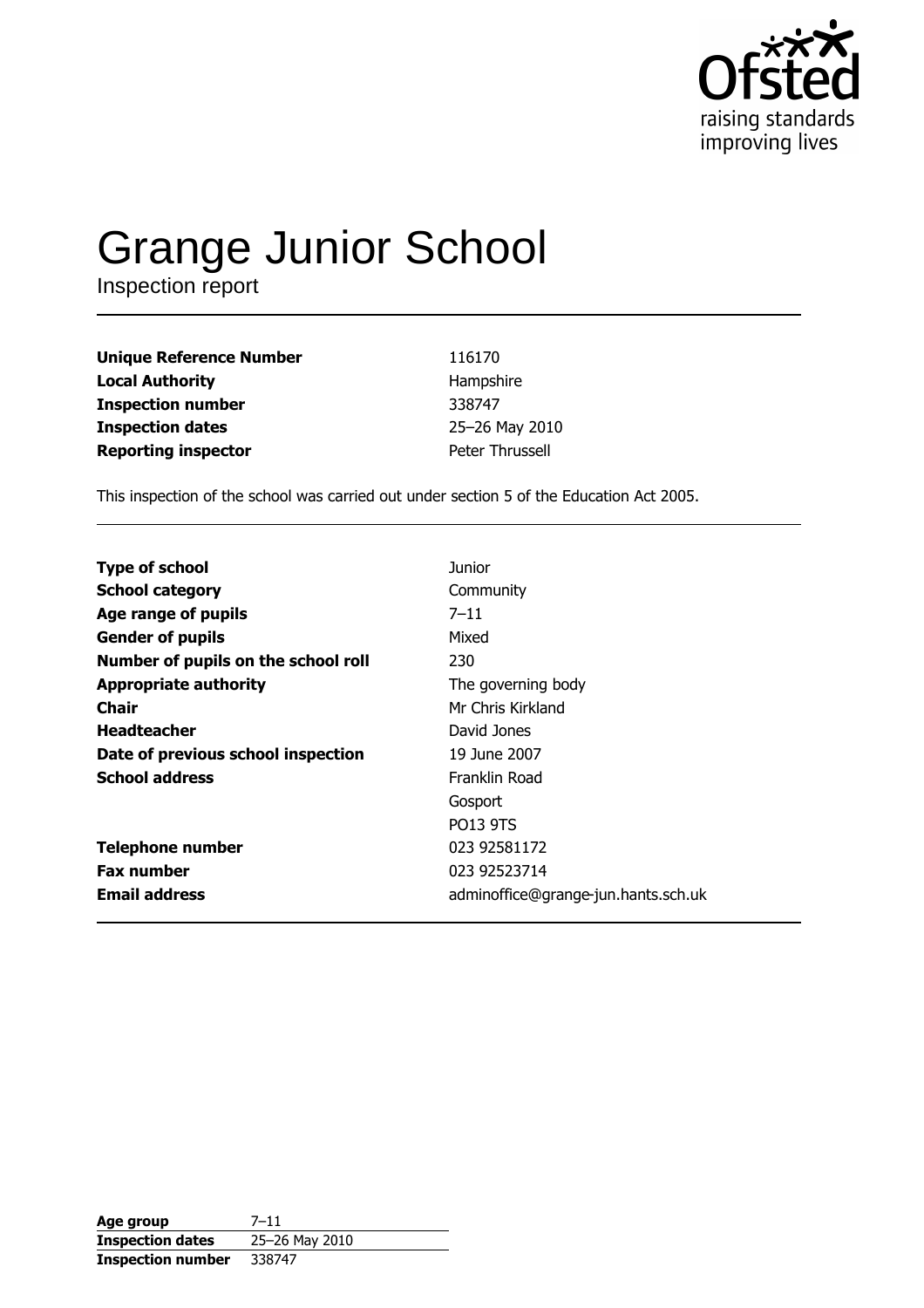The Office for Standards in Education, Children's Services and Skills (Ofsted) regulates and inspects to achieve excellence in the care of children and young people, and in education and skills for learners of all ages. It regulates and inspects childcare and children's social care, and inspects the Children and Family Court Advisory Support Service (Cafcass), schools, colleges, initial teacher training, work-based learning and skills training, adult and community learning, and education and training in prisons and other secure establishments. It rates council children's services, and inspects services for looked after children, safequarding and child protection.

Further copies of this report are obtainable from the school. Under the Education Act 2005, the school must provide a copy of this report free of charge to certain categories of people. A charge not exceeding the full cost of reproduction may be made for any other copies supplied.

If you would like a copy of this document in a different format, such as large print or Braille, please telephone 08456 404045, or email enquiries@ofsted.gov.uk.

You may copy all or parts of this document for non-commercial educational purposes, as long as you give details of the source and date of publication and do not alter the documentation in any way.

Royal Exchange Buildings St Ann's Square Manchester M2 7LA T: 08456 404045 Textphone: 0161 618 8524 E: enquiries@ofsted.gov.uk W: www.ofsted.gov.uk © Crown copyright 2010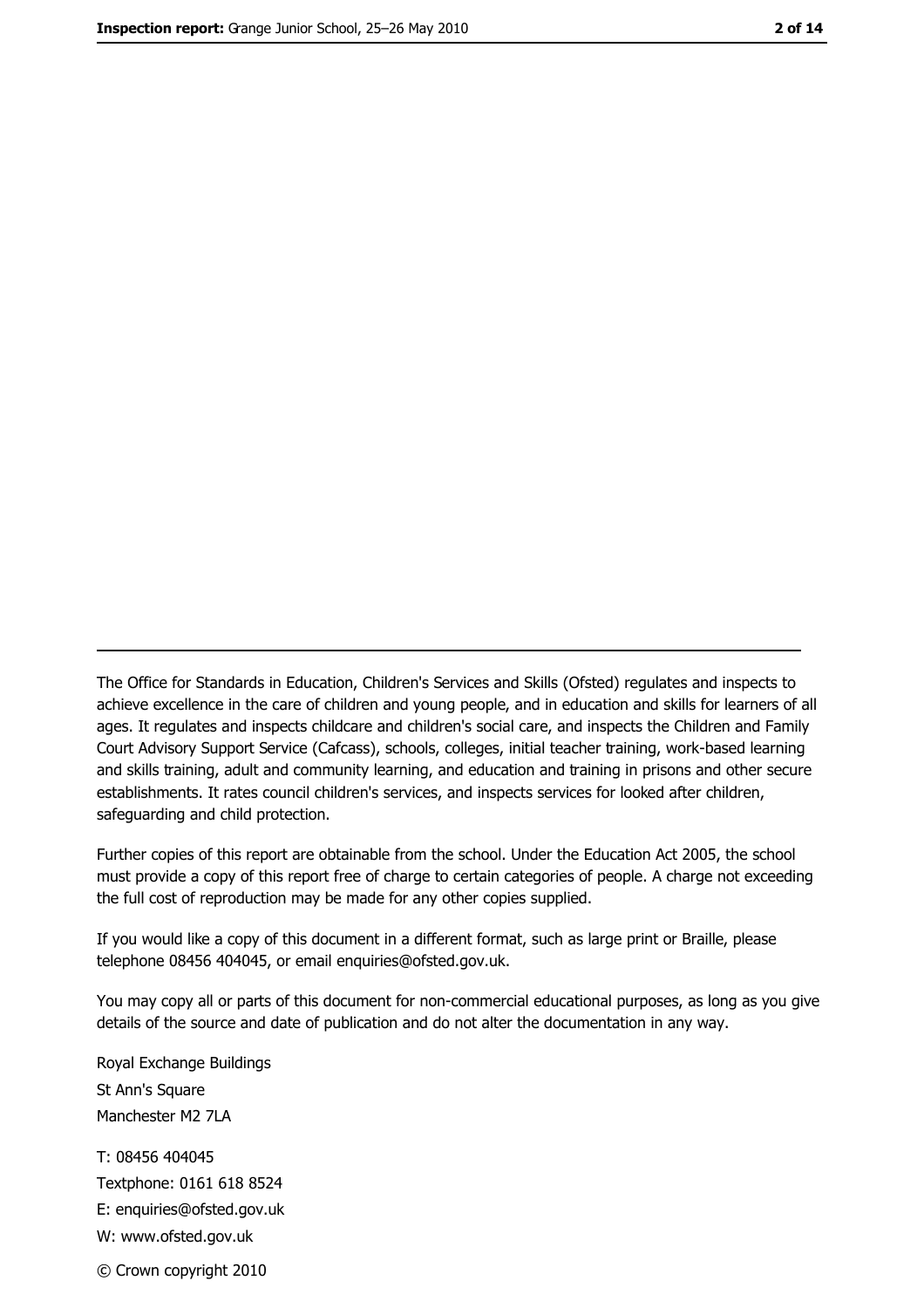# **Introduction**

This inspection was carried out by three additional inspectors. Eleven teachers were seen and 25 lessons were observed. Meetings were held with the headteacher, governors, senior teachers and groups of pupils. Inspectors looked at documents, including the school improvement plan, monitoring files, data on pupils' progress, documents relating to safeguarding, and the results of questionnaires returned by staff, pupils and 46 parents and carers.

The inspection team reviewed many aspects of the school's work. It looked in detail at the following:

- pupils' attainment and their progress, noting any differences between boys and  $\blacksquare$ girls, and how well teaching contributes to pupils' learning, especially in writing and mathematics
- the effectiveness and use of assessment information and the support systems to  $\blacksquare$ drive improvement
- the role of leaders and managers at all levels, including governors, in securing and  $\blacksquare$ sustaining improvements, particularly relating to pupils' attainment and progress
- the effectiveness of curriculum developments in raising achievement and promoting  $\blacksquare$ community cohesion.

## Information about the school

The school is slightly larger than average. Most pupils are from White British backgrounds and the proportion known to be eligible for free school meals is just above average. About a third of pupils have special educational needs and/or disabilities, the most significant need being moderate learning difficulties. More pupils than average leave or join the school other than at the normal times. The school has gained a number of awards including Healthy Schools, Activemark and Gold Artsmark.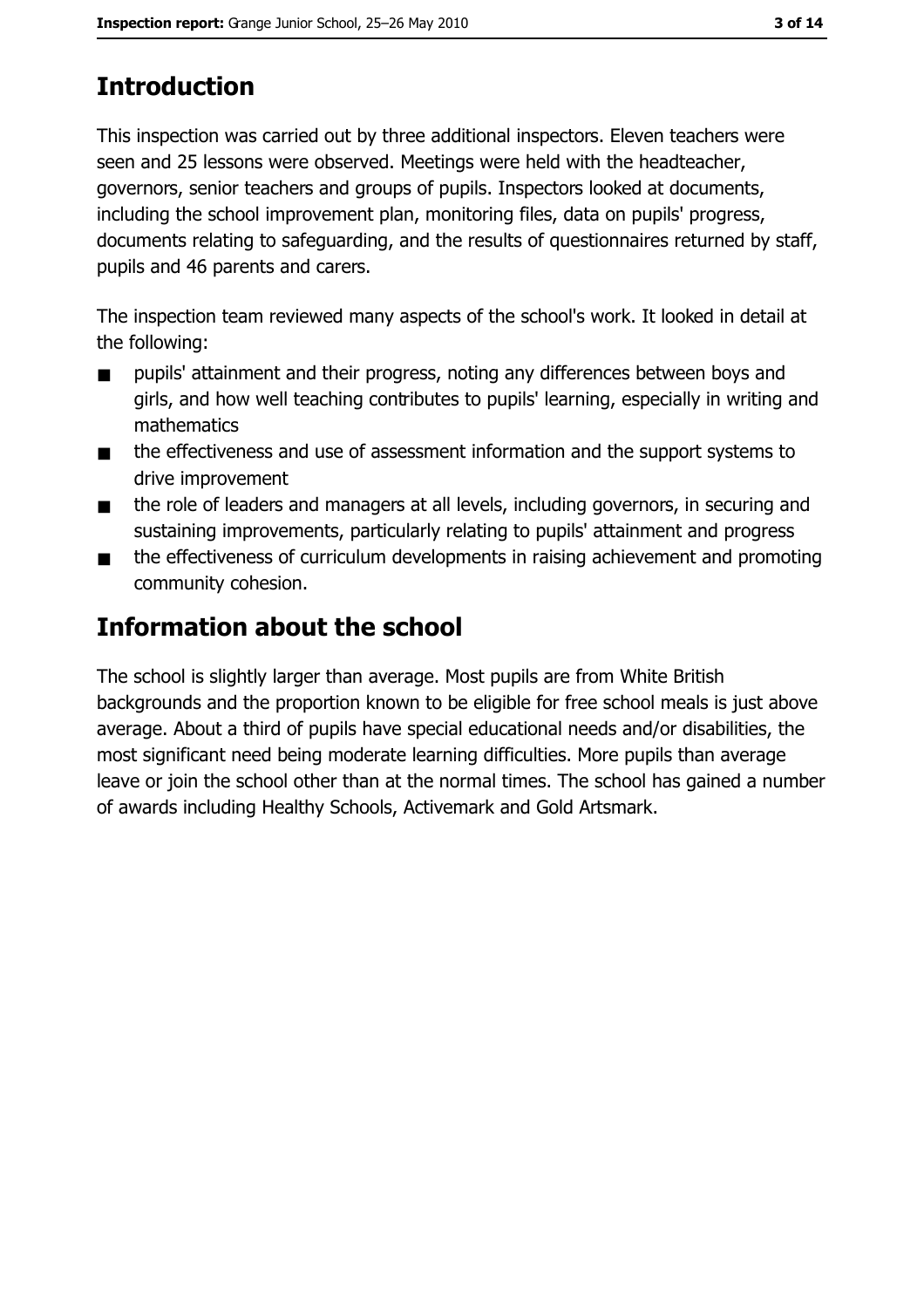## **Inspection judgements**

### Overall effectiveness: how good is the school?

#### The school's capacity for sustained improvement

#### **Main findings**

Grange Junior is a satisfactory school. From their starting points in Year 3, pupils' make satisfactory progress in their learning and, at the end of Year 6, attainment in writing, mathematics and science is broadly average, but better in reading where pupils make good progress. Outstanding care, guidance and support and a well- enriched curriculum result in a high level of personal development, shown in pupils' exemplary behaviour and very positive attitudes to school and learning. Year 6 pupils' are especially proud to become ?Grange Guardians', who help with the smooth running of the school and provide support for younger pupils. In all of the lessons observed by inspectors, pupils quickly settled, were fully attentive, and always wanted to do their best. Despite these very positive attributes, including good spiritual, moral, social and cultural development, pupils' learning and progress are satisfactory. Although showing signs of improvement, progress is restricted because work does not consistently match pupils' particular aptitudes and levels of attainment, so that work for some lacks challenge and for others is too difficult.

New assessment procedures are being introduced and teachers are becoming more confident in making and using assessments of pupils' work to plan the next steps in their learning; this is shown in the better progress now being made in writing and mathematics when compared with the previous year. Although an area for improvement at the previous inspection, the school recognises that more work is needed in improving the use of assessment information to make teaching consistently good so as to ensure good learning and progress throughout the school. Older pupils, especially those in Year 6, make better progress. This is because additional focused support is provided, and pupils are aware of the levels they are expected to reach by the end of Year 6 and are very keen to meet these. Individual targets that show pupils how to improve are set throughout the school. These are especially effective in Year 6 in guiding pupils towards their expected levels. This is shown in the increased proportion now on track to reach the higher level in mathematics, which was significantly low in the previous year.

The school monitors pupils' progress and has a range of intervention strategies for those who are falling behind in their learning, or who have moderate learning difficulties. However, for some pupils, this monitoring does not pick up on underachievement soon enough, nor fully evaluate the effectiveness of any interventions to ensure that these are working as well as possible. The monitoring of the quality of teaching is regular, but does not provide a strong enough focus on its impact on pupils' learning, nor ensure that development points are always followed up.

Leaders' planned actions, including developing teachers' confidence in making and using assessments, are starting to improve learning and progress. Good liaison with the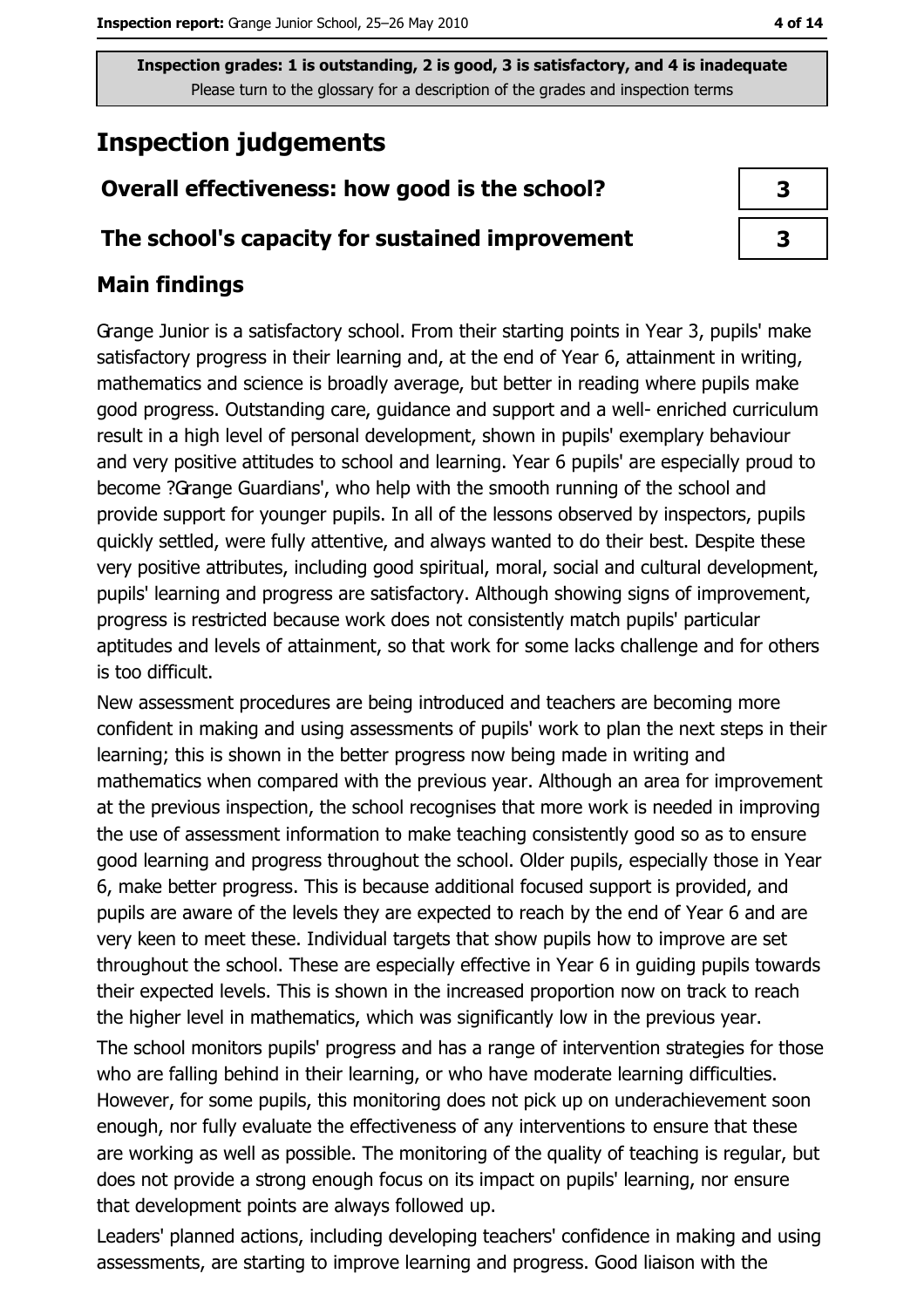adjoining infant school is ensuring that work on sounds and letters and the reading materials provided, result in the continuity of provision as pupils start in Year 3. Along with specific lessons on comprehension, this ensures continuing good progress in reading. A strong focus on role play and drama is helping pupils to develop their ideas and vocabulary for writing; termly writing assessments, which are levelled and moderated by staff, are providing points for development that are also helping to improve progress. Consultancy support, a focus on problem solving, and the improved use of resources are having a positive impact on progress in mathematics. Along with accurate self-evaluation, these positive actions show that the school has a satisfactory capacity for further improvement.

#### What does the school need to do to improve further?

- Raise attainment and progress, especially in writing and mathematics, by improving  $\blacksquare$ the quality of teaching, ensuring that the fullest use is made of assessment information to:
	- plan the next steps in pupils' learning so that all make the best progress possible
	- readily identify underachievement and monitor the effectiveness of interventions put in place to remedy this.
- Ensure more rigour in the monitoring of teaching and learning, particularly with  $\blacksquare$ regard to pupils' progress.

### Outcomes for individuals and groups of pupils

Achievement is satisfactory for all groups of learners, including the more able pupils and those with special educational needs and/or disabilities. Inspectors observed no difference in the learning of boys and girls. Standards seen in lessons and pupils' books were broadly average, although the presentation of work, seen in a few books, shows that taught skills are not being sufficiently applied. Pupils feel safe in school, enjoy lessons, want to do their best and make satisfactory progress. This enjoyment was clearly evident in a lesson in Year 5, where pupils were preparing to write a diary entry. The use of ?hot seating' and pupils' eager and enthusiastic responses to questioning prepared them well for their writing task. Lower attaining pupils in Year 6 enjoved planning a patio area for a garden, and were keen to talk about what they were doing. Talking with them, however, about their designs and costing the use of different-sized paving slabs, showed that some were not being sufficiently challenged in their learning. In a Year 4 lesson on explanatory texts, a link with the topic on ancient Egypt added purpose and interest to pupils' learning. All pupils were able to sequence the different stages of mummification and to give reasons for each stage, but more able pupils were not required to complete more of the task. Pupils are encouraged to play a fuller part in their learning by assessing for themselves how well they are doing and then selecting an appropriate task. This is backed up by watchful staff who provide some further quidance in the choices made, based on their own ongoing assessment of individual pupils.

 $\overline{\mathbf{3}}$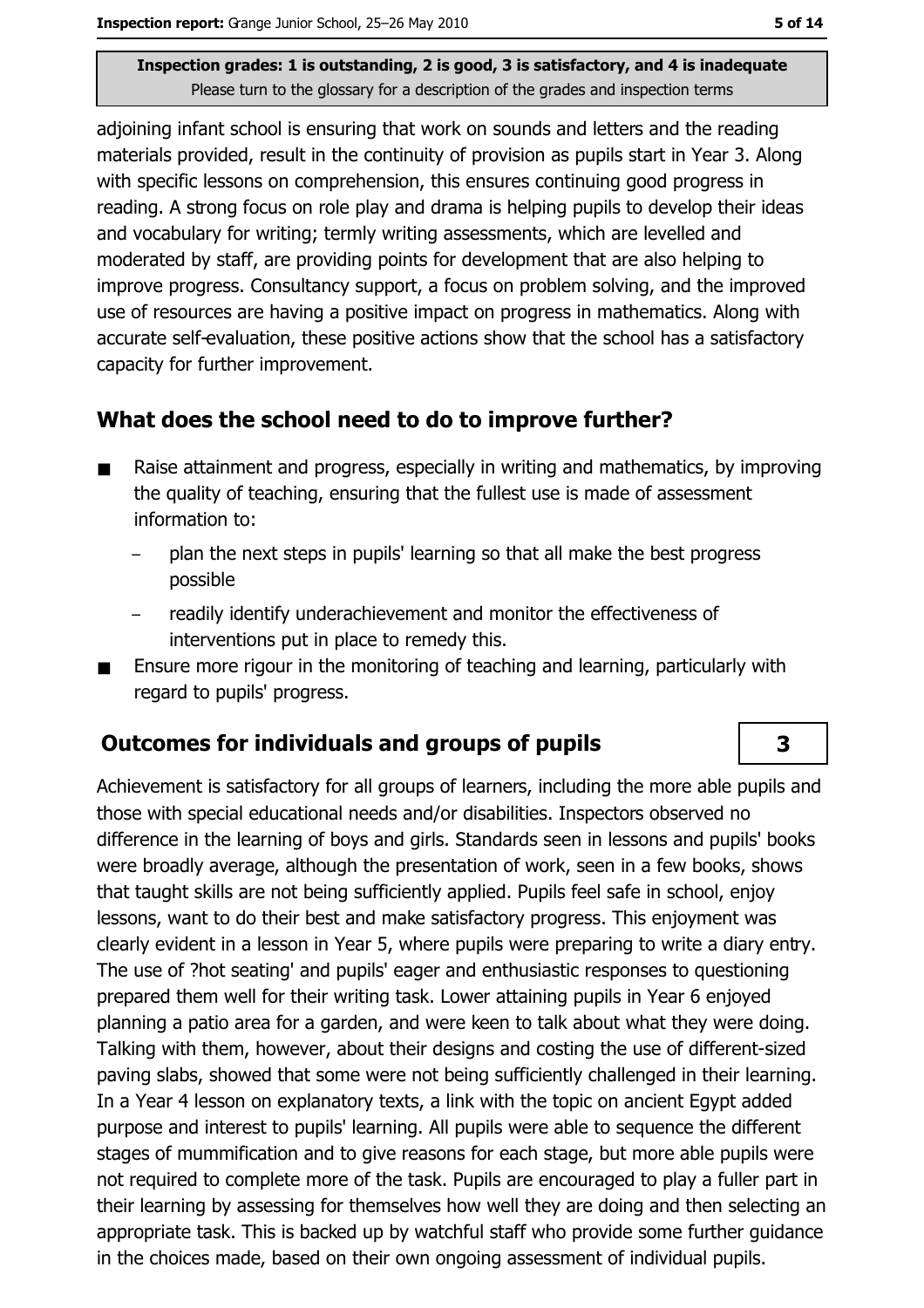When working in groups, pupils behave very responsibly, and are always willing to cooperate and help each other with their learning. They are proud of their own and others' successes. Pupils are very keen to take on responsibilities and play a full part in the life of the school and local community. They have carried out a local traffic survey, entered ?Gosport in Bloom' and helped to clear up local beaches. Although fully involved their own community, their understanding of different communities beyond their locality is less well developed. Pupils have many opportunities for sport and understand the importance of a healthy diet. Consequently, they are well on the way to adopting healthy lifestyles, recognised in national awards. Year 6 pupils take part in an enterprise week, where they have an opportunity to plan and carry out different ventures, costing materials and keeping an eye on finances. This, along with, very strong personal skills and an adequate yet improving grasp of basic skills, prepares pupils well for the next stage of their education. One parent commented, ?The school has ?totally' prepared pupils for secondary school'.

These are the grades for pupils' outcomes

| Pupils' achievement and the extent to which they enjoy their learning                                                     | 3                       |
|---------------------------------------------------------------------------------------------------------------------------|-------------------------|
| Taking into account:<br>Pupils' attainment <sup>1</sup>                                                                   | 3                       |
| The quality of pupils' learning and their progress                                                                        | 3                       |
| The quality of learning for pupils with special educational needs and/or<br>disabilities and their progress               | 3                       |
| The extent to which pupils feel safe                                                                                      | $\overline{\mathbf{2}}$ |
| <b>Pupils' behaviour</b>                                                                                                  | 1                       |
| The extent to which pupils adopt healthy lifestyles                                                                       | $\overline{\mathbf{2}}$ |
| The extent to which pupils contribute to the school and wider community                                                   |                         |
| The extent to which pupils develop workplace and other skills that will<br>contribute to their future economic well-being | $\overline{2}$          |
| Taking into account:<br>Pupils' attendance <sup>1</sup>                                                                   | 2                       |
| The extent of pupils' spiritual, moral, social and cultural development                                                   | 2                       |

## How effective is the provision?

The grades for attainment and attendance are: 1 is high; 2 is above average; 3 is broadly average; and 4 is low.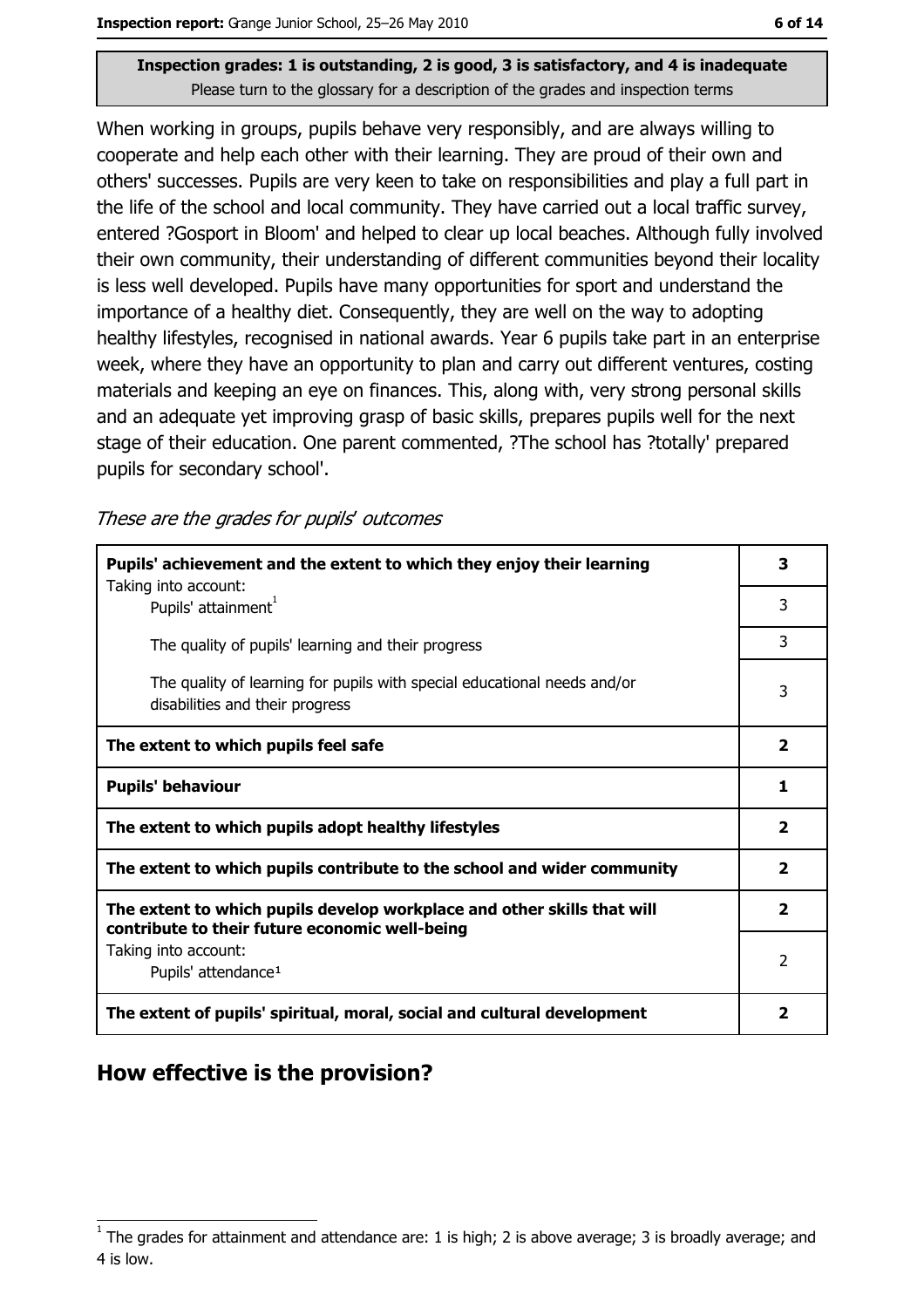Lessons are well prepared and managed. Very good relationships ensure that pupils quickly settle to work. Interactive whiteboards are used well to introduce lessons and model work. Pupils are encouraged to evaluate their understanding and how well they are doing, sometimes indicating this by putting thumbs up or down. However, these indications are not always followed up with immediate questioning, for example, to ascertain what difficulties may have been encountered. Learning support assistants generally provide effective help for the groups assigned to them, but occasionally take on more of a supervisory role, rather than supporting and developing pupils' learning through further questioning and discussion. Planned activities usually take account of the range of ability within classes, but often pupils are given additional support to complete a common activity, rather than teachers making fuller use of assessment information to adapt activities to suit pupils' different levels of ability and aptitude. Occasionally, the pace of learning is too slow, particularly when teachers do not indicate what they expect pupils to complete in the lesson.

The school is well on the way to introducing a more creative curriculum that makes links between different subjects and encourages pupils to use and develop their key skills. This approach engages pupils in interesting and purposeful topic work, and is increasingly providing them with further opportunities to consolidate their writing and computer skills in particular. There is very good provision for pupils' personal and social development. A range of well-attended clubs and many educational visits, including residential visits, contribute effectively to this. Many pupils benefit from musical tuition, with Year 4 pupils having the opportunity to ?have a go' at different instruments, supported by an outside specialist. Creative subjects, such as art and design, dance, music and drama, are well catered for, shown in the school's Gold Artsmark award. Good links with other local schools effectively support the school's provision, for example, through coaching for different sports and additional opportunities for gifted and talented pupils.

The school provides a very safe and secure learning environment for pupils and ensures an excellent level of pastoral care. Very strong relationships between staff and pupils mean that any concerns are quickly identified and supported. There are good arrangements to help those pupils joining beyond the normal starting points to settle quickly into school. Often these pupils come with low self-esteem and present social and behavioural needs. These and other vulnerable pupils, and their families, are extremely well supported, drawing on the particular skills of learning support assistants and the expertise of the school's home link worker and other outside specialists. Transition arrangements for pupils starting in Year 3 or transferring to Key Stage 3 are well developed and effectively support those making these moves. Good procedures for following up absences and encouraging attendance have resulted in higher than average levels of attendance.

These are the grades for the quality of provision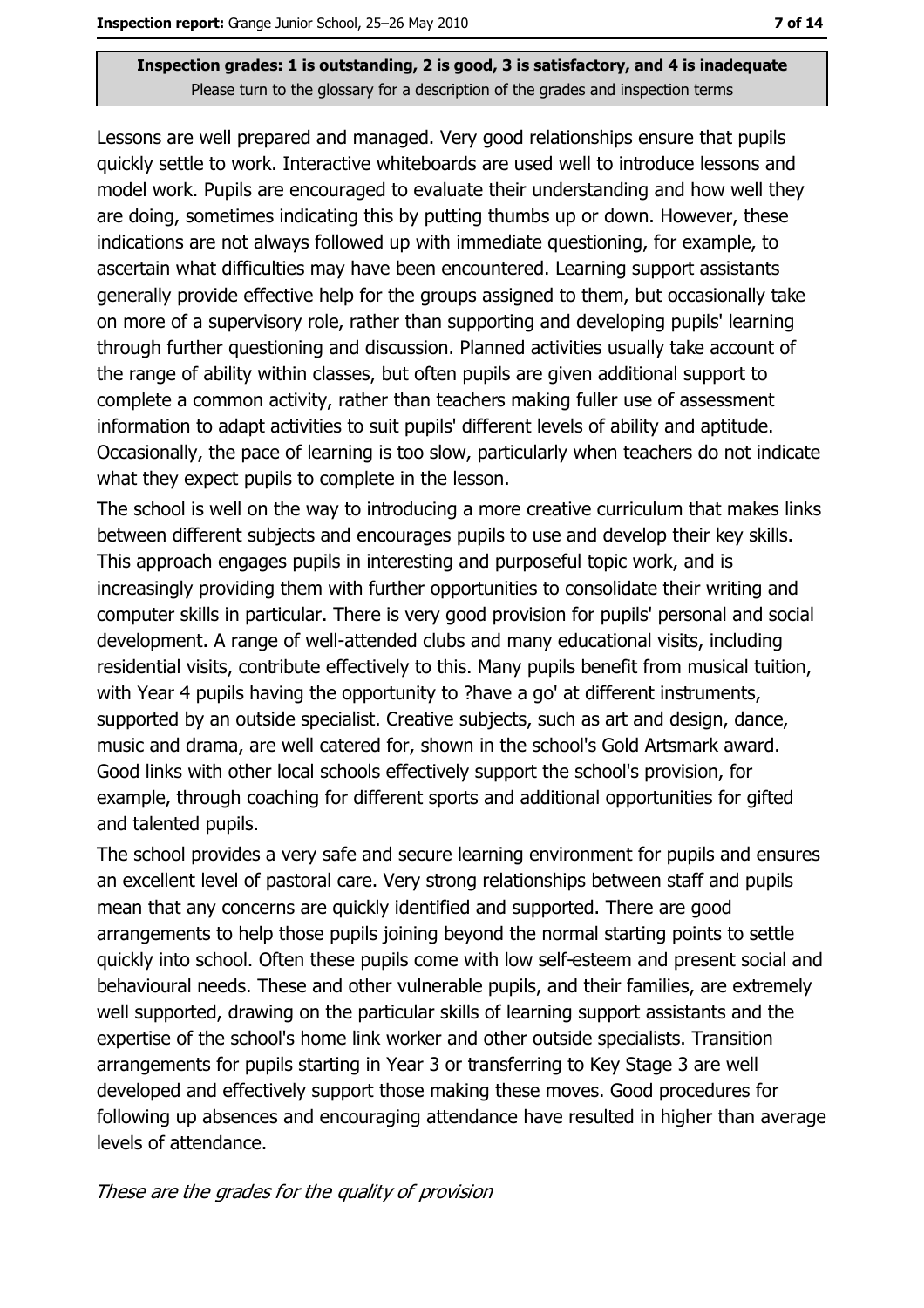| Inspection grades: 1 is outstanding, 2 is good, 3 is satisfactory, and 4 is inadequate |
|----------------------------------------------------------------------------------------|
| Please turn to the glossary for a description of the grades and inspection terms       |

| The quality of teaching                                                                                    |  |
|------------------------------------------------------------------------------------------------------------|--|
| Taking into account:<br>The use of assessment to support learning                                          |  |
| The extent to which the curriculum meets pupils' needs, including, where<br>relevant, through partnerships |  |
| The effectiveness of care, guidance and support                                                            |  |

#### How effective are leadership and management?

Staff are very proud of their school and want to do their best for its pupils. The headteacher, assistant headteachers and other senior staff are clear about the actions needed to drive school improvement. The areas identified for improvement are based on accurate self-evaluation. These are starting to raise levels attainment and progress, but have yet to be fully embedded. The monitoring of teaching and learning, although regular, has not been sufficiently rigorous to ensure that improvements are made and sustained. Inconsistencies in the quality of teaching and learning mean that the school's promotion of equal opportunity is satisfactory rather than good. Governors are very supportive of the work of the school and ensure that safeguarding arrangements are fully in place. They know where improvements are needed. However, they have not been sufficiently focused in their monitoring of school improvement and in challenging the school on the impact of its actions to bring this about. The school has good links with parents and carers, who are encouraged share their concerns and to play their part in their children's education. The school's promotion of pupils' understanding of, and respect for, different communities is effective in the immediate locality. It is less effective in the national and global dimensions, making the provision for community cohesion satisfactory, although the school has started to make plans to remedy this shortcoming.

The effectiveness of leadership and management in embedding ambition and  $\overline{\mathbf{3}}$ driving improvement Taking into account:  $\mathbf{R}$ The leadership and management of teaching and learning The effectiveness of the governing body in challenging and supporting the school so that weaknesses are tackled decisively and statutory responsibilities  $\overline{\mathbf{3}}$ met  $\overline{2}$ The effectiveness of the school's engagement with parents and carers  $\overline{2}$ The effectiveness of partnerships in promoting learning and well-being The effectiveness with which the school promotes equality of opportunity and  $\overline{\mathbf{3}}$ tackles discrimination  $\overline{2}$ The effectiveness of safeguarding procedures

These are the grades for leadership and management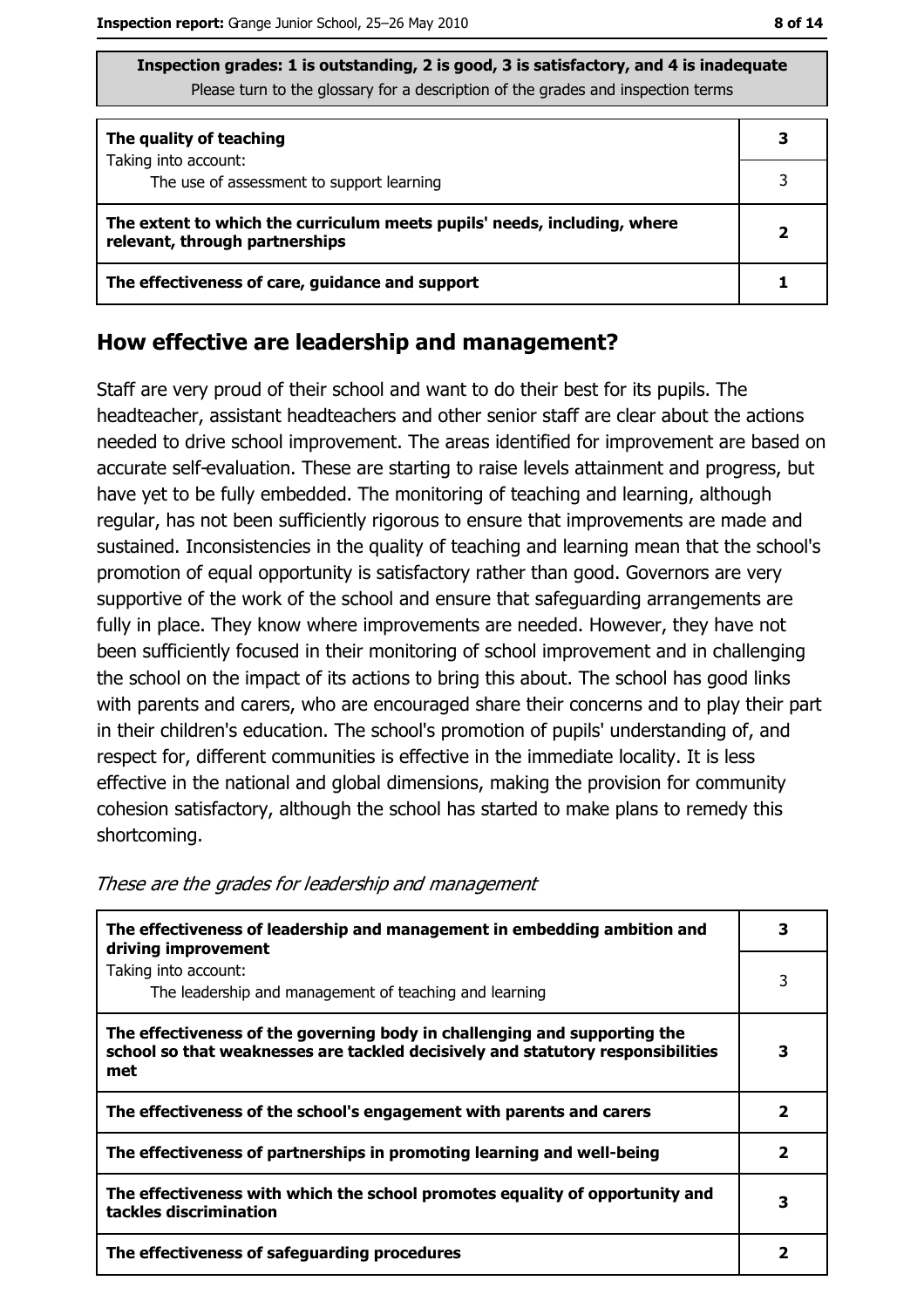| Inspection grades: 1 is outstanding, 2 is good, 3 is satisfactory, and 4 is inadequate<br>Please turn to the glossary for a description of the grades and inspection terms |   |  |
|----------------------------------------------------------------------------------------------------------------------------------------------------------------------------|---|--|
| The effectiveness with which the school promotes community cohesion                                                                                                        | З |  |
| The effectiveness with which the school deploys resources to achieve<br>value for money                                                                                    | З |  |

### **Views of parents and carers**

A relatively small number of parents and carers completed inspection questionnaires. A very large majority of these are happy with their child's experience at school. The very few individual concerns that were raised were considered, but found not to constitute any significant trend of disagreement about the school's provision.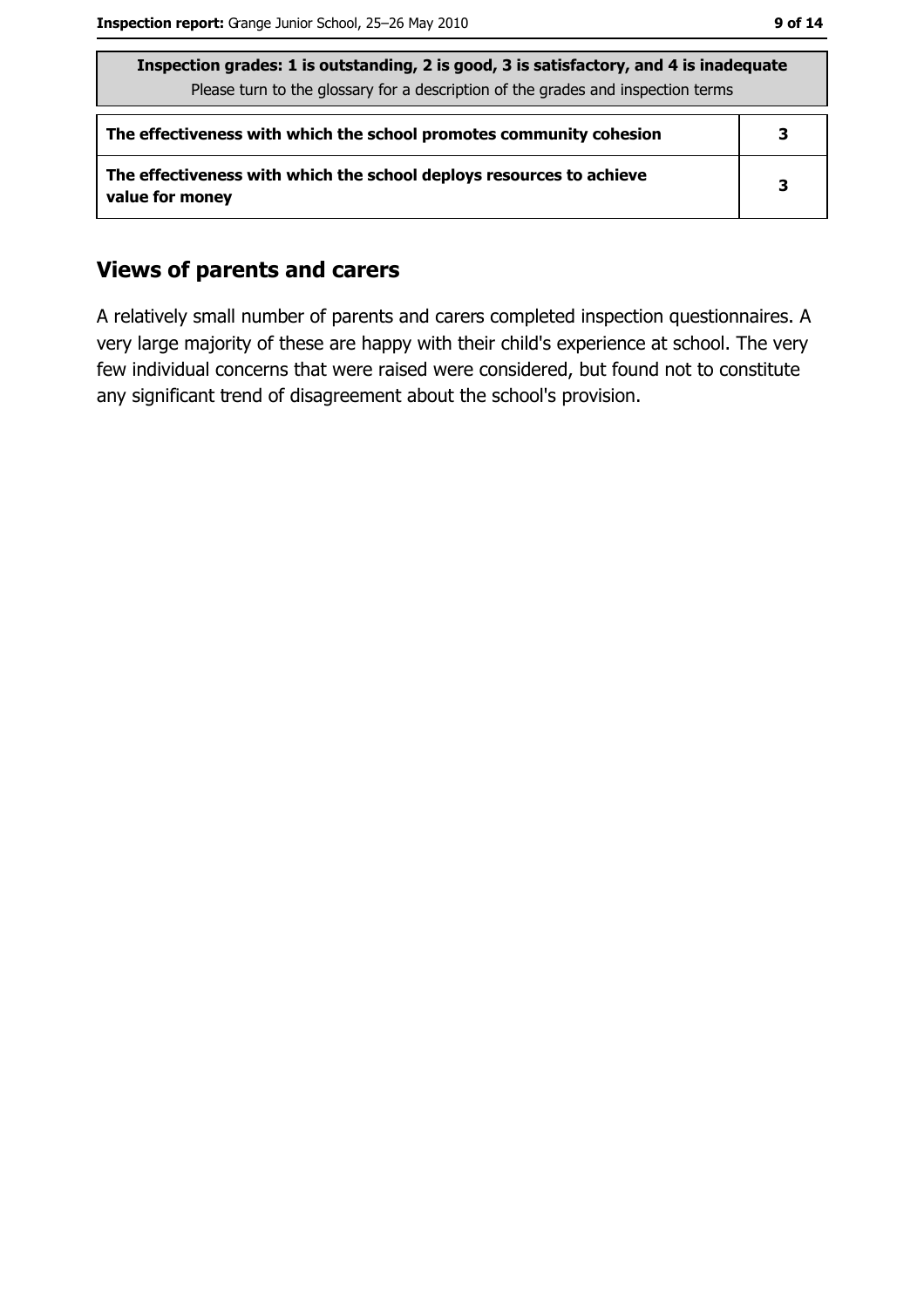#### Responses from parents and carers to Ofsted's questionnaire

Ofsted invited all the registered parents and carers of pupils registered at Grange Junior School to complete a questionnaire about their views of the school. In the questionnaire, parents and carers were asked to record how strongly they agreed with 13 statements about the school. The inspection team received 46 completed questionnaires by the end of the on-site inspection. In total, there are 230 pupils registered at the school.

| <b>Statements</b>                                                                                                                                                                                                                                       | <b>Strongly</b><br><b>Agree</b> |               | <b>Agree</b> |               | <b>Disagree</b> |                | <b>Strongly</b><br>disagree |                  |
|---------------------------------------------------------------------------------------------------------------------------------------------------------------------------------------------------------------------------------------------------------|---------------------------------|---------------|--------------|---------------|-----------------|----------------|-----------------------------|------------------|
|                                                                                                                                                                                                                                                         | <b>Total</b>                    | $\frac{0}{0}$ | <b>Total</b> | $\frac{0}{0}$ | <b>Total</b>    | $\frac{0}{0}$  | <b>Total</b>                | $\frac{0}{0}$    |
| My child enjoys school                                                                                                                                                                                                                                  | 29                              | 63            | 17           | 37            | 0               | 0              | 0                           | 0                |
| The school keeps my child<br>safe                                                                                                                                                                                                                       | 32                              | 70            | 14           | 30            | $\mathbf 0$     | 0              | 0                           | 0                |
| The school informs me<br>about my child's progress                                                                                                                                                                                                      | 27                              | 59            | 18           | 39            | 0               | 0              | 0                           | $\mathbf 0$      |
| My child is making enough<br>progress at this school                                                                                                                                                                                                    | 24                              | 52            | 21           | 46            | 1               | $\overline{2}$ | 0                           | $\mathbf 0$      |
| The teaching is good at this<br>school                                                                                                                                                                                                                  | 29                              | 63            | 16           | 35            | 0               | 0              | 0                           | $\boldsymbol{0}$ |
| The school helps me to<br>support my child's learning                                                                                                                                                                                                   | 24                              | 52            | 21           | 46            | 1               | $\overline{2}$ | 0                           | 0                |
| The school helps my child to<br>have a healthy lifestyle                                                                                                                                                                                                | 27                              | 59            | 19           | 41            | $\bf{0}$        | 0              | 0                           | $\boldsymbol{0}$ |
| The school makes sure that<br>my child is well prepared for<br>the future (for example<br>changing year group,<br>changing school, and for<br>children who are finishing<br>school, entering further or<br>higher education, or<br>entering employment) | 28                              | 61            | 17           | 37            | $\mathbf 0$     | 0              | 0                           | $\boldsymbol{0}$ |
| The school meets my child's<br>particular needs                                                                                                                                                                                                         | 20                              | 44            | 24           | 52            | $\mathbf{1}$    | 2              | 0                           | 0                |
| The school deals effectively<br>with unacceptable behaviour                                                                                                                                                                                             | 21                              | 46            | 20           | 44            | $\mathbf{1}$    | $\overline{2}$ | 1                           | $\overline{2}$   |
| The school takes account of<br>my suggestions and<br>concerns                                                                                                                                                                                           | 16                              | 35            | 26           | 57            | 1               | 2              | 0                           | 0                |
| The school is led and<br>managed effectively                                                                                                                                                                                                            | 27                              | 59            | 18           | 39            | $\mathbf{1}$    | $\overline{2}$ | $\mathbf 0$                 | 0                |
| Overall, I am happy with my<br>child's experience at this<br>school                                                                                                                                                                                     | 30                              | 65            | 15           | 33            | $\bf{0}$        | 0              | $\bf{0}$                    | 0                |

The table above summarises the responses that parents and carers made to each statement. The percentages indicate the proportion of parents and carers giving that response out of the total number of completed questionnaires. Where one or more parents and carers chose not to answer a particular question, the percentages will not add up to 100%.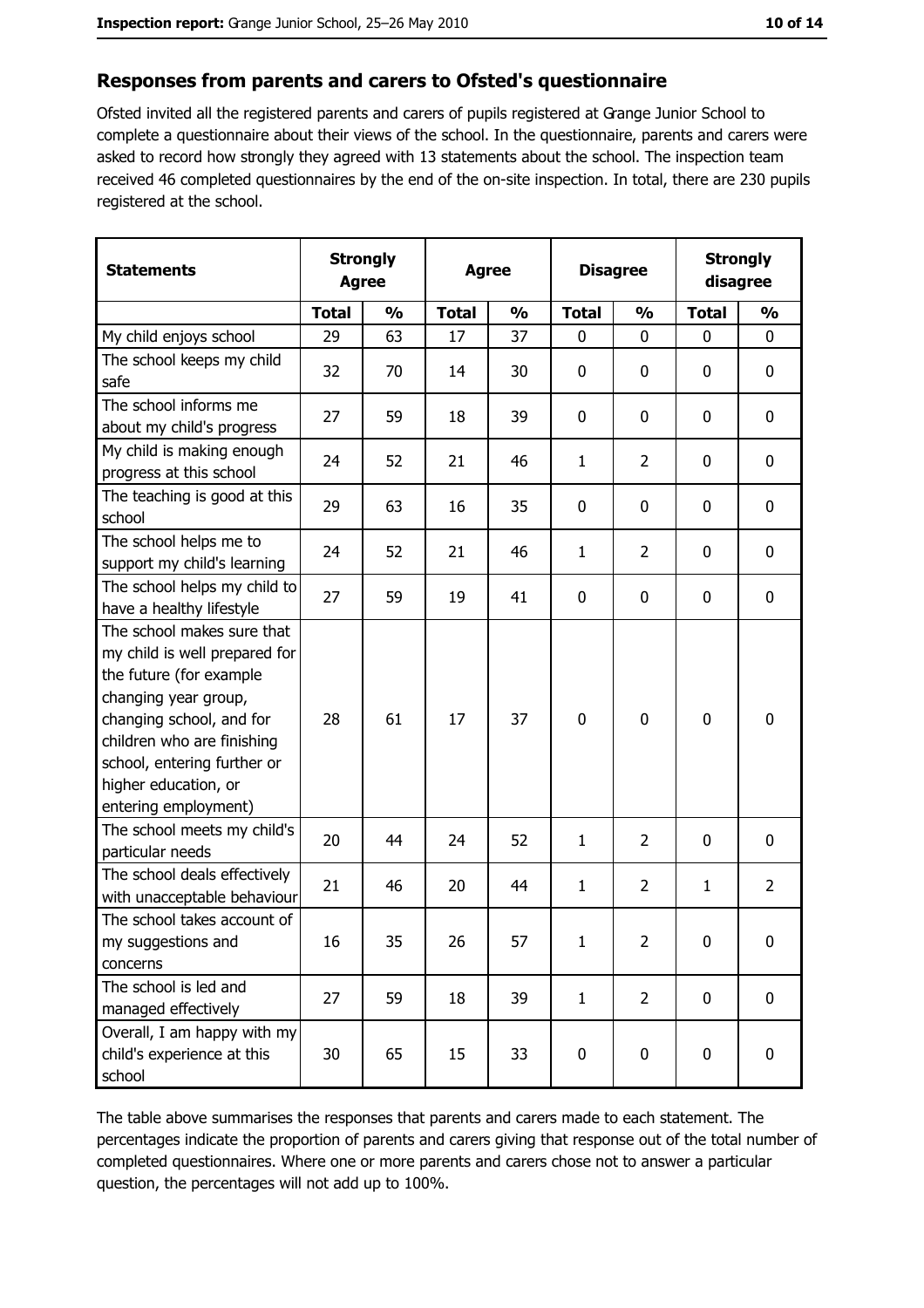## Glossary

| Grade   | <b>Judgement</b> | <b>Description</b>                                                                                                                                                                                                               |
|---------|------------------|----------------------------------------------------------------------------------------------------------------------------------------------------------------------------------------------------------------------------------|
| Grade 1 | Outstanding      | These features are highly effective. An oustanding<br>school provides exceptionally well for its pupils' needs.                                                                                                                  |
| Grade 2 | Good             | These are very positive features of a school. A school<br>that is good is serving its pupils well.                                                                                                                               |
| Grade 3 | Satisfactory     | These features are of reasonable quality. A satisfactory<br>school is providing adequately for its pupils.                                                                                                                       |
| Grade 4 | Inadequate       | These features are not of an acceptable standard. An<br>inadequate school needs to make significant<br>improvement in order to meet the needs of its pupils.<br>Ofsted inspectors will make further visits until it<br>improves. |

## What inspection judgements mean

#### **Overall effectiveness of schools**

|                       | Overall effectiveness judgement (percentage of<br>schools) |      |                     |                   |
|-----------------------|------------------------------------------------------------|------|---------------------|-------------------|
| <b>Type of school</b> | <b>Outstanding</b>                                         | Good | <b>Satisfactory</b> | <b>Inadequate</b> |
| Nursery schools       | 51                                                         | 45   | 0                   | 4                 |
| Primary schools       | 6                                                          | 41   | 42                  | 10                |
| Secondary schools     | 8                                                          | 34   | 44                  | 14                |
| Sixth forms           | 10                                                         | 37   | 50                  | 3                 |
| Special schools       | 32                                                         | 38   | 25                  | 5                 |
| Pupil referral units  | 12                                                         | 43   | 31                  | 14                |
| All schools           | 9                                                          | 40   | 40                  | 10                |

New school inspection arrangements were introduced on 1 September 2009. This means that inspectors now make some additional judgements that were not made previously.

The data in the table above is for the period 1 September to 31 December 2009 and is the most recently published data available (see www.ofsted.gov.uk). Please note that the sample of schools inspected during the autumn term 2009 was not representative of all schools nationally, as weaker schools are inspected more frequently than good or outstanding schools.

Percentages are rounded and do not always add exactly to 100. Secondary school figures include those that have sixth forms, and sixth form figures include only the data specifically for sixth form inspection judgements.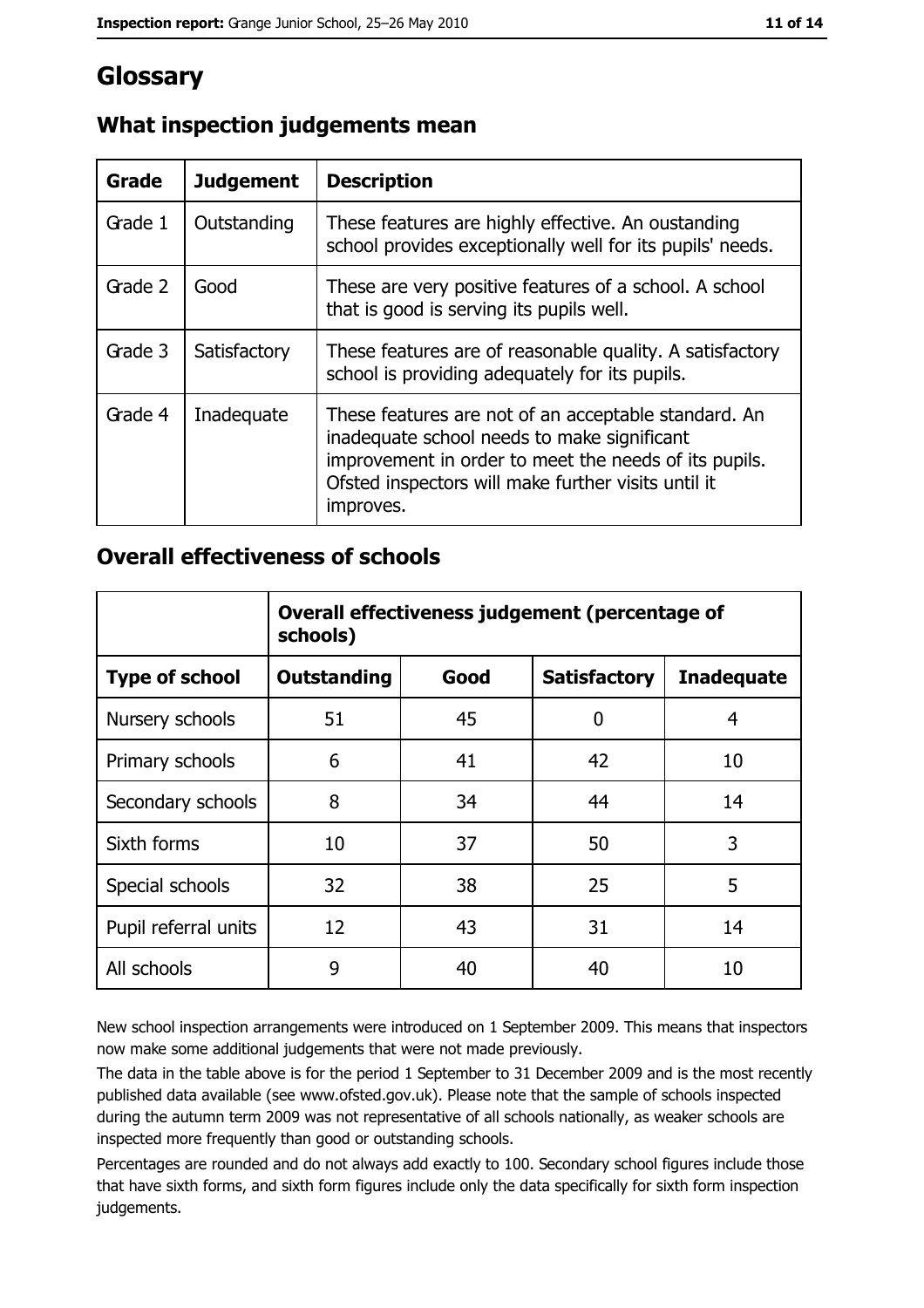# **Common terminology used by inspectors**

| Achievement:                  | the progress and success of a pupil in<br>their learning, development or training.                                                                                                                                                                                                                           |
|-------------------------------|--------------------------------------------------------------------------------------------------------------------------------------------------------------------------------------------------------------------------------------------------------------------------------------------------------------|
| Attainment:                   | the standard of the pupils' work shown by<br>test and examination results and in<br>lessons.                                                                                                                                                                                                                 |
| Capacity to improve:          | the proven ability of the school to<br>continue improving. Inspectors base this<br>judgement on what the school has<br>accomplished so far and on the quality of<br>its systems to maintain improvement.                                                                                                     |
| Leadership and management:    | the contribution of all the staff with<br>responsibilities, not just the headteacher,<br>to identifying priorities, directing and<br>motivating staff and running the school.                                                                                                                                |
| Learning:                     | how well pupils acquire knowledge,<br>develop their understanding, learn and<br>practise skills and are developing their<br>competence as learners.                                                                                                                                                          |
| <b>Overall effectiveness:</b> | inspectors form a judgement on a school's<br>overall effectiveness based on the findings<br>from their inspection of the school. The<br>following judgements, in particular,<br>influence what the overall effectiveness<br>judgement will be.                                                               |
|                               | The school's capacity for sustained<br>improvement.<br>Outcomes for individuals and groups<br>of pupils.<br>The quality of teaching.<br>The extent to which the curriculum<br>meets pupil's needs, including where<br>relevant, through partnerships.<br>The effectiveness of care, guidance<br>and support. |
| Progress:                     | the rate at which pupils are learning in<br>lessons and over longer periods of time. It<br>is often measured by comparing the<br>pupils' attainment at the end of a key<br>stage with their attainment when they<br>started.                                                                                 |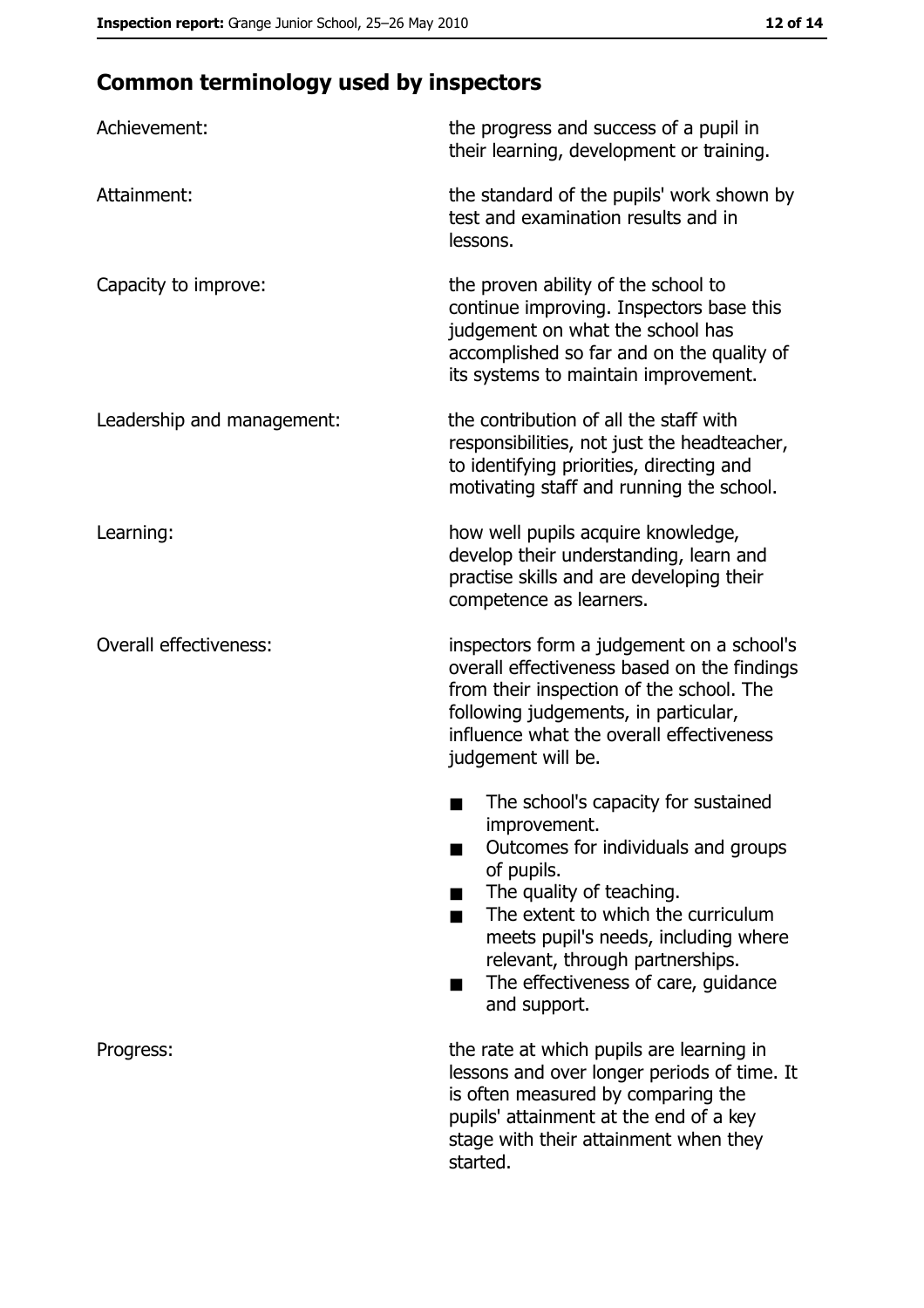This letter is provided for the school, parents and carers to share with their children. It describes Ofsted's main findings from the inspection of their school.



21 May 2010

Dear Pupils

Inspection of Grange Junior School, Gosport, PO13 9TS

Thank you for taking part in the inspection. We spoke with some of you during our visit and found you interesting to talk to, and extremely polite and helpful. You spoke enthusiastically about enjoying school and all the things you take part in. Grange Junior is a satisfactory school, which means that some things are good but some things need to be improved.

These are the things that the school does well:

- The school looks after you extremely well and supports those who need extra help.  $\blacksquare$
- $\blacksquare$ Your behaviour is outstanding and you are always eager to do your best in lessons.
- The school encourages you to eat healthily and keep fit.  $\blacksquare$
- The school provides many additional activities for you. You benefit from many  $\blacksquare$ different clubs and educational visits to places of interest.
- You are keen to take on responsibilities both in school and in your local community.  $\blacksquare$ Grange Guardians and the school council should be very proud of their work for the school.

We have asked the school to work on the following things:

- The school should help you all to make good progress, especially in writing and  $\blacksquare$ mathematics.
- Teachers should use the information on how well you are doing to plan challenging  $\blacksquare$ work that is just right for each one of you, to identify those of you who need extra support, and to check how well this is helping you to improve.
- The school should make better checks on teaching and your progress to ensure that  $\blacksquare$ you are all learning as much as possible.

Thank you again for your help. You can do your bit to help by working even harder in lessons and continuing to enjoy all that you do in school.

Yours sincerely

Peter Thrussell

Lead inspector